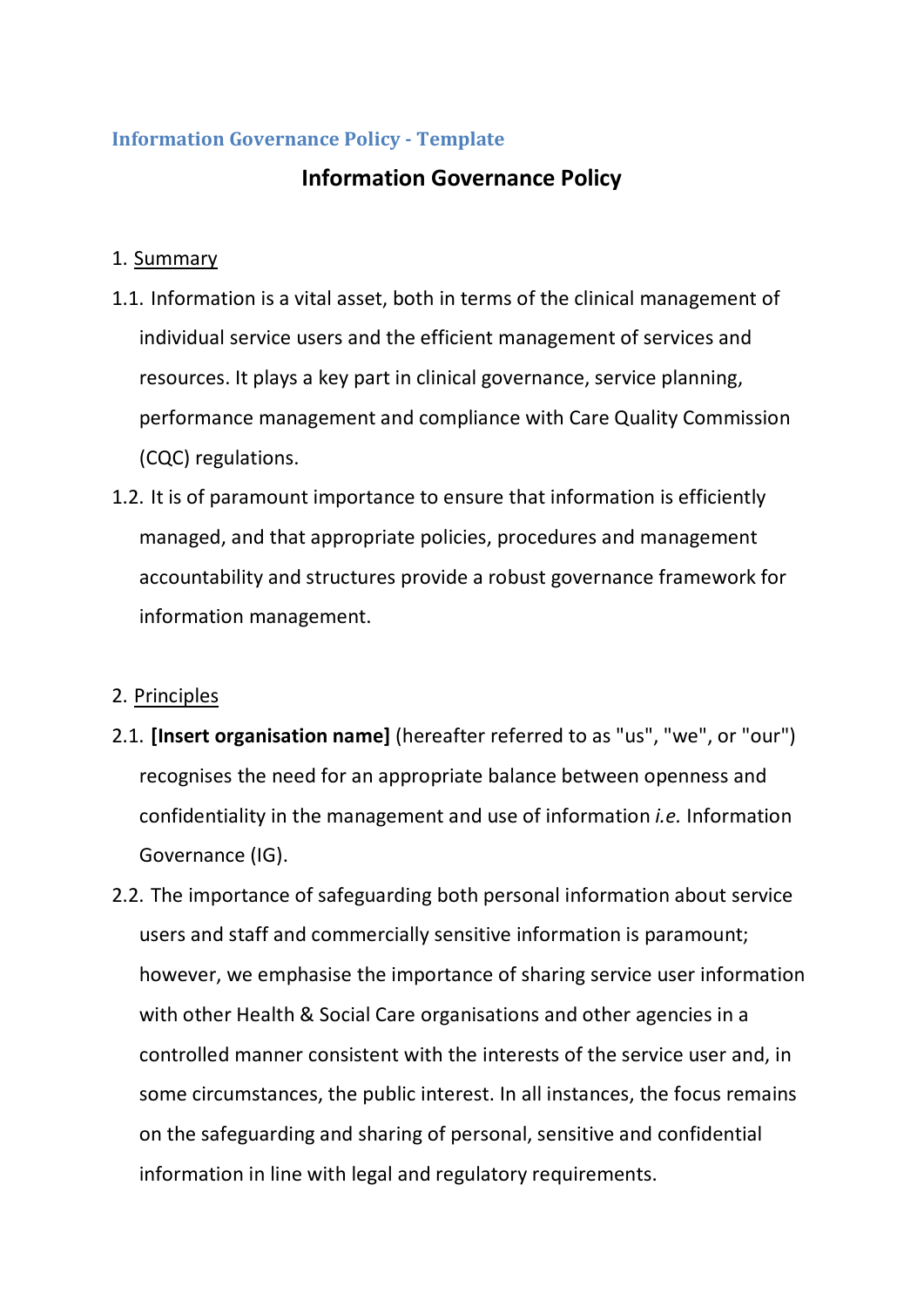2.3. We believe that accurate, timely and relevant information is essential to deliver the highest quality Health & Social Care. As such it is the responsibility of all staff and managers to ensure and promote the quality of information and to actively use information in decision making processes.

## 3. Our approach to Information Governance (IG):

- 3.1. We undertake to implement IG effectively and will ensure the following:
	- i. Information will be protected against unauthorised access;
	- ii. Confidentiality of information will be assured;
	- iii. Integrity of information will be maintained;
	- iv. Information will be supported by the highest quality data;
	- v. Regulatory and legislative requirements will be met;
	- vi. Business continuity plans will be produced, maintained and tested;
	- vii. IG training will be available to all staff as necessary to their role;
	- viii. All breaches of confidentiality and information security, actual or suspected, will be reported and investigated.

#### 4. Procedures.

# **[The procedures & policies may have different names in your organisation. You should update the following to reflect this.]**

- 4.1. This IG policy is underpinned by the following policies and procedures:
	- i. Record Keeping policy & procedure **[Insert Policy Number]** that set outs how service user records will be created, used, stored and disposed of; ii. Access policy & procedure [Insert Policy Number] that sets out procedures for the management of access to confidential information;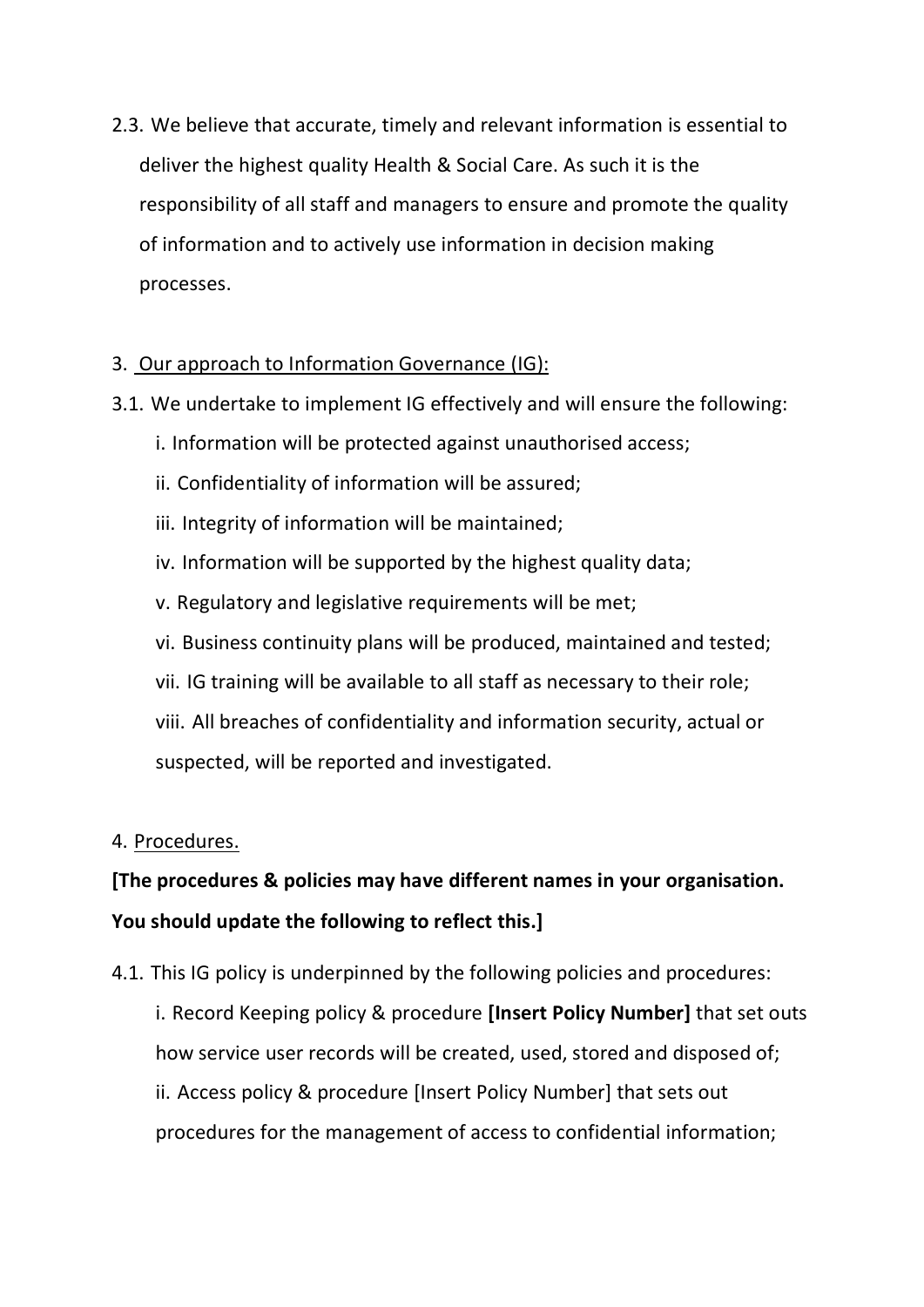[Note that this policy should cover hard-copy (paper) based information and, if applicable in your organisation, digital information.] iii. Monitoring of Business Communications policy & procedure **[Insert Policy Number]** that sets out procedures around the transfer of confidential information;

iv. Data Security Breach policy & procedure **[Insert Policy Number]** that sets out the procedures for managing and reporting information incidents;

v. Business continuity plan that sets out the procedures in the event of a security failure or disaster affecting computer systems;

vi. Staff Confidentiality Code of Conduct **[Insert policy number]** that provides staff with clear guidance on the disclosure of personal information.

4.2. There are 4 key interlinked strands to the IG policy:

- i. Openness
- ii. Legal compliance
- iii. Information security
- iv. Quality assurance

## 5. Openness

- 5.1. We will be open and transparent with service users and those who lawfully act on their behalf in relation to their care and treatment. We will adhere to our responsibilities as outlined in the Health and Social Care Act 2008 (Regulated Activities), Regulations 2014: Regulation 20: Duty of candour.
- 5.2. Service users should have ready access to information relating to their own health care, their options for treatment and their rights as service users.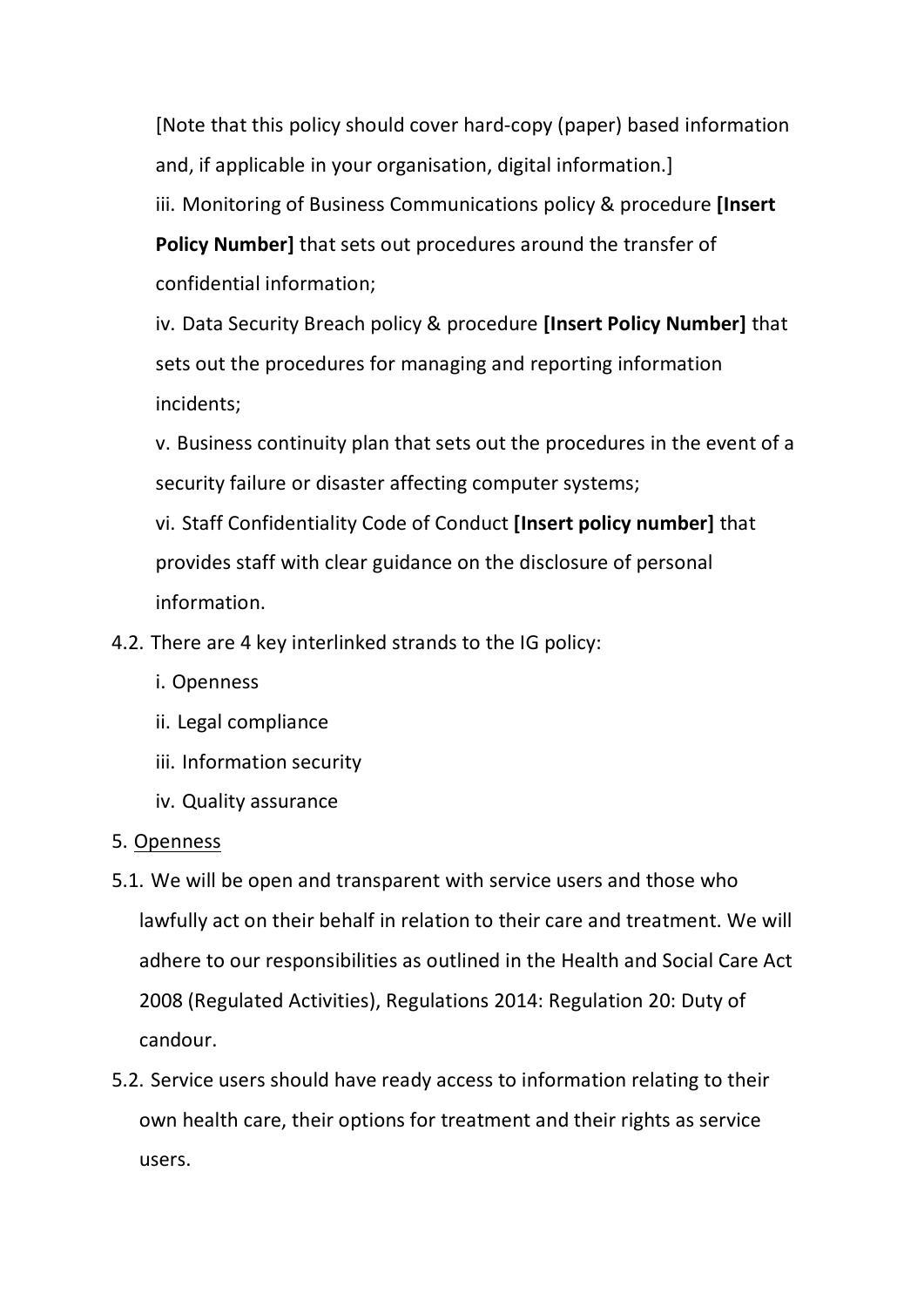- 5.3. There are clear procedures and arrangements for handling queries from service users and the public.
- 5.4. There are clear procedures and arrangements for liaison with the press and broadcasting media.

#### 6. Legal Compliance

- 6.1. All identifiable personal information relating to service users is confidential.
- 6.2. All identifiable personal information relating to staff is confidential except where national policy on accountability and openness requires otherwise.
- 6.3. We will establish and maintain policies to ensure compliance with the Data Protection Act 1998, Human Rights Act 1998 and the Common Law Duty of Confidentiality.
- 6.4. We will establish and maintain policies for the controlled and appropriate sharing of service user and staff information with other agencies, taking account of relevant legislation (*e.g.* Health and Social Care Act 2012, Crime and Disorder Act 1998, etc.).
- 6.5. We will undertake or commission annual assessments and audits of our compliance with legal requirements.

## 7. Information Security

- 7.1. We will establish and maintain policies for the effective and secure management of its information assets and resources.
- 7.2. We will undertake or commission annual assessments and audits of our information arrangements.
- 7.3. We will promote effective confidentiality, security and information sharing practices to our staff through policies, procedures and training.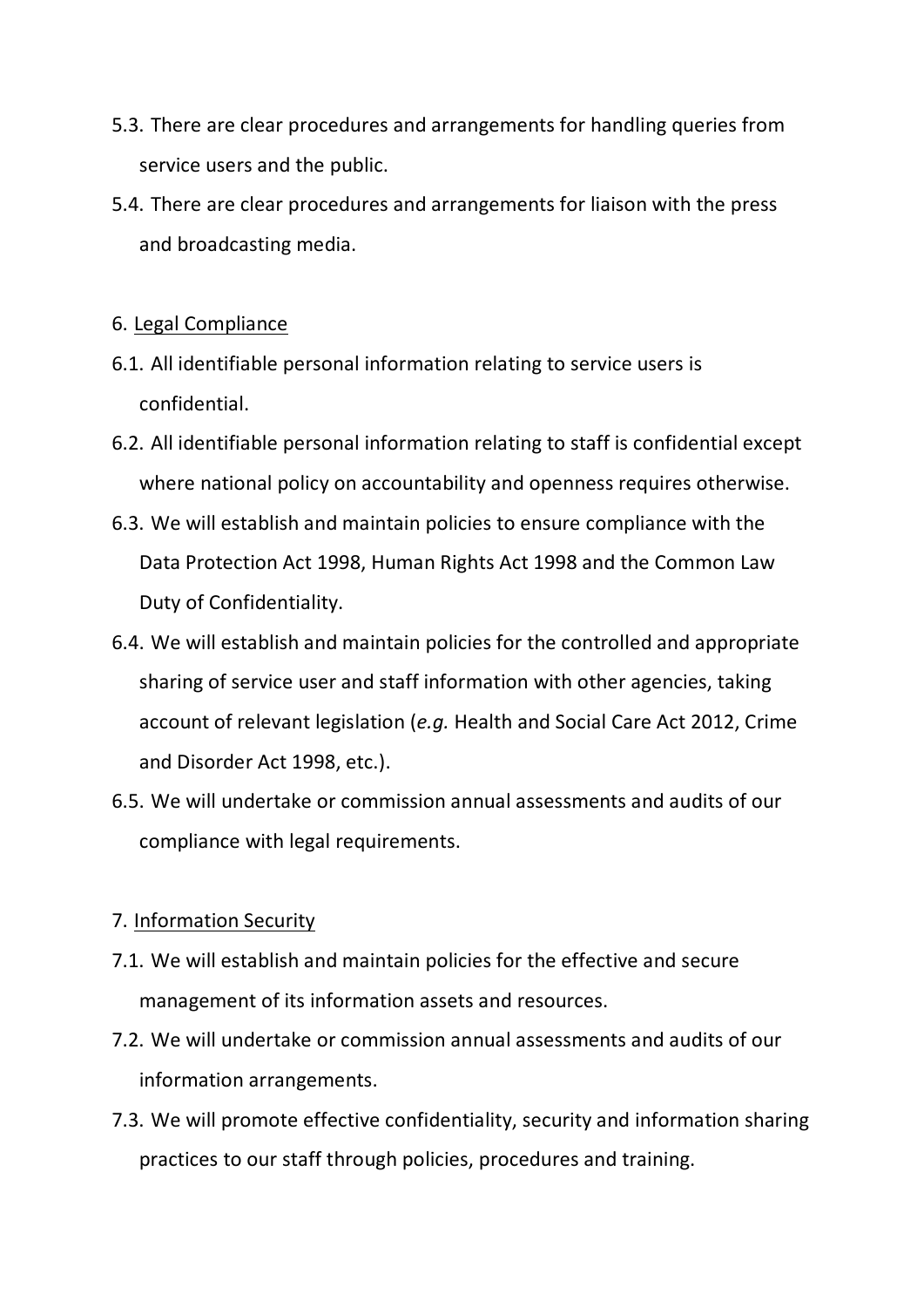7.4. We will establish and maintain incident reporting procedures and will monitor and investigate all reported instances of actual or potential breaches of confidentiality and security.

#### 8. Information Quality Assurance

- 8.1. We will establish and maintain policies and procedures for information quality assurance and the effective management of records.
- 8.2. We will undertake or commission annual assessments and audits of our information quality and records management arrangements.
- 8.3. Senior staff are expected to take ownership of, and seek to improve, the quality of information within our service.
- 8.4. Wherever possible, information quality should be assured at the point of collection. For example, when employing new staff all details taken should be thoroughly checked to ensure accuracy.
- 8.5. Data will be stored and recorded in line with Data Standards legislation *i.e.* the Data Protection Act 1998.
- 8.6. We will promote information quality and effective records management through policies, procedures/user manuals and training.

#### 9. Responsibilities

9.1. The designated Information Governance Lead for the organisation is **[insert IG Lead name here]** and, in their absence, their Deputy **[Insert Deputy Name Here, if applicable]**.

The key responsibilities of the lead are:

i. To define **[insert organisation name]**'s policy in respect of IG and ensuring that sufficient resources are provided to support the requirements of the policy.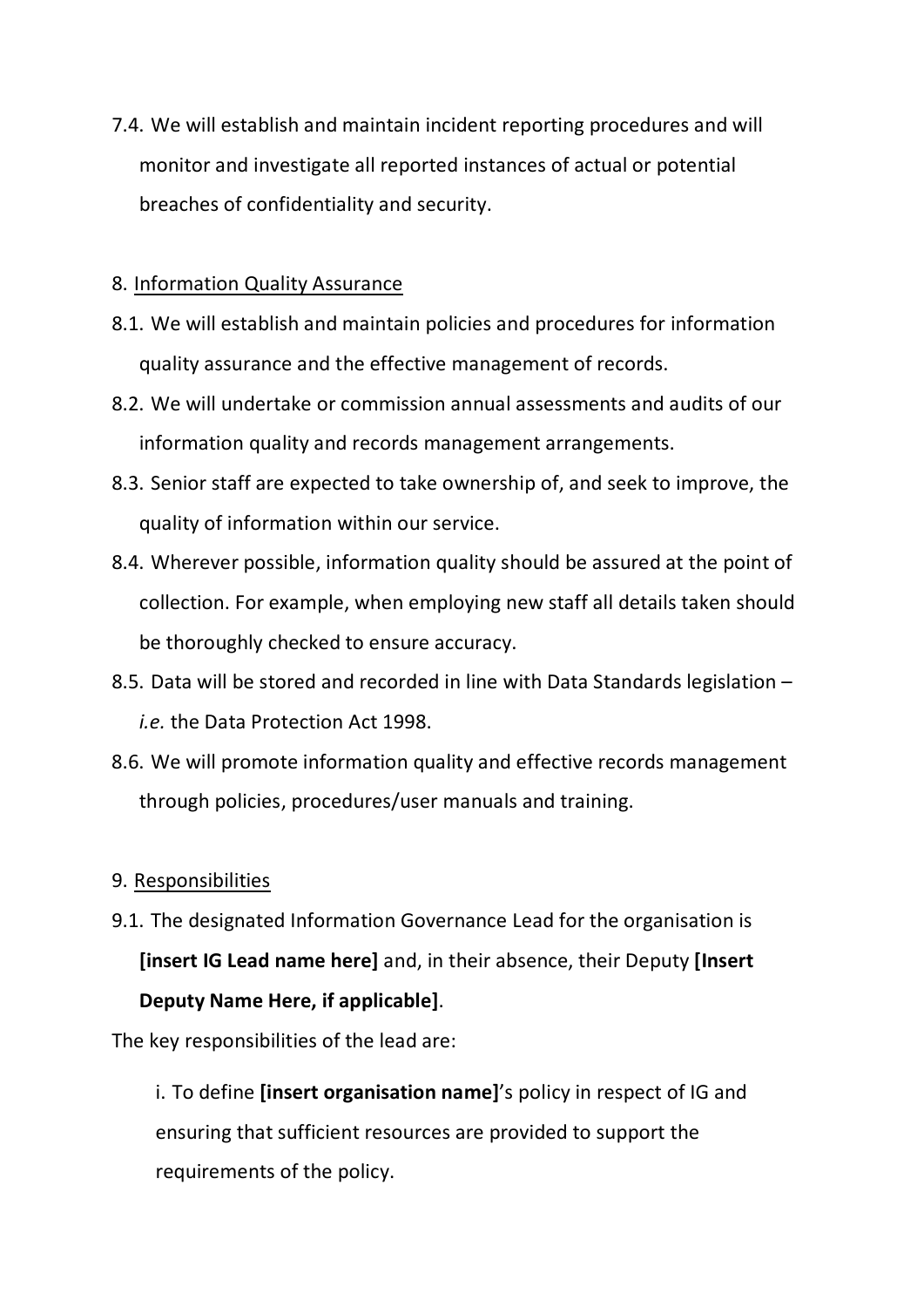ii. To complete the NHS Information Governance Toolkit and maintain compliance *i.e.* Level 2 or above in all requirements.

iii. Developing and implementing IG procedures and processes for the organisation; **[those required to complete the IG Toolkit have been provided for you]**

iv. Raising awareness and providing advice and guidelines about IG to all staff;

v. Ensuring that any training made available is taken up;

vi. Coordinating the activities of any other staff given data protection, confidentiality, information quality, records management and Freedom of Information responsibilities;

vii. Ensuring that service user data is kept secure and accurate and that all data flows, internal and external, comply with the Caldicott Principles; viii. Monitoring information handling in the organisation to ensure compliance with law, guidance and the organisation's procedures; ix. Ensuring service users are appropriately informed about the

organisation's information handling activities;

x. Overseeing changes to systems and processes;

xi. Incident reporting. Any/all breaches will be appropriately dealt with, investigated and reported to NHS Digital via the IG Toolkit website [\(https://www.igt.hscic.gov.uk/\)](https://www.igt.hscic.gov.uk/).

xii. Ensuring that sufficient resources are provided to support the effective implementation of IG in order to ensure compliance with the law, professional codes of conduct and the NHS Information Governance assurance framework.

**[You need to state who is responsible for the following within your organisation, if they are not applicable then please delete.]**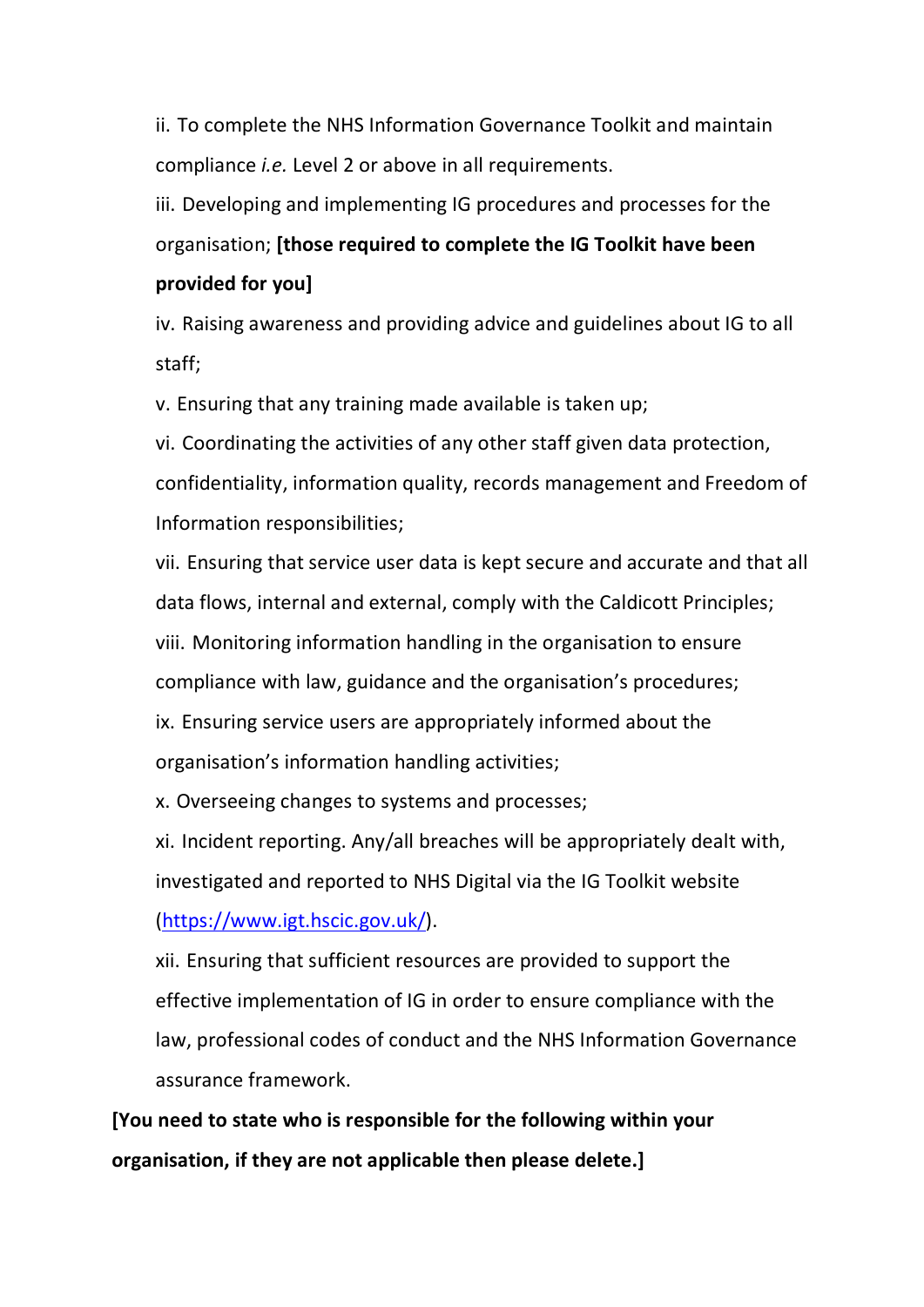- 9.2. **[insert job title here]**, is responsible for the Information Assets Register this is the list of all devices and computer equipment in the organisation including who is responsible for it and what security has been applied to it, *i.e.* passwords or encryption, it also contains storage areas and protections for non-digital records.
- 9.3. **[insert job title here]**, is responsible for monitoring and enforcing compliance with the terms and conditions of NHS Smartcard usage (the Registration Authority manager).
- 9.4. **[insert job title here]**, is responsible for reviewing transfers of personal information outside of the UK. **[Note that if this is applicable it may be the responsibility of the same person who maintains the IAR].**
- 9.5. **[insert job title here]**, is responsible for the ICT services including access rights to computer based systems.
- 9.6. All staff, whether permanent, temporary or contracted, and contractors are responsible for ensuring that they are aware of and comply with the requirements of this policy and the procedures and guidelines produced to support it.

#### 10. Policy Approval

- 10.1. **[Insert organisation name]** acknowledges that information is a valuable asset, therefore it is wholly in our interest to ensure that the information we hold, in whatever form, is appropriately governed, protecting the interest of all stakeholders.
- 10.2. This policy, and its supporting standards and work instruction, are fully endorsed by **[insert either the Board or Senior Management of your organisation]** through the production of these documents and their minuted approval.